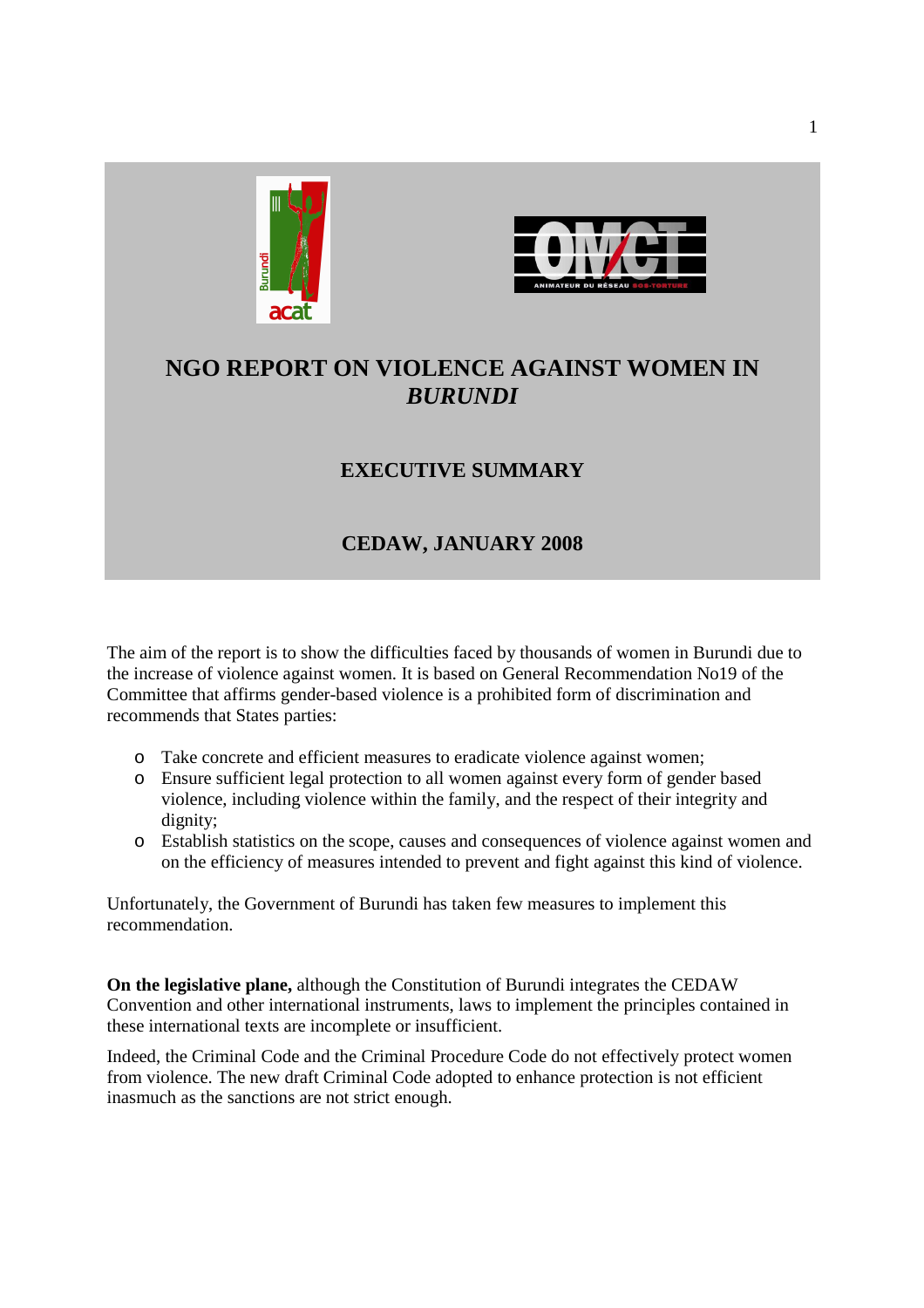The failure to make inter-partner violence an ex officio crime shows a willingness to excuse violence against women despite the serious consequences of these crimes on the victim, the children, the family and the whole society affected by the culture of violence.

The Criminal Procedure Code only gives limited possibilities of action to victims of gender-based violence, enabling the public prosecutor to disregard women's complaints<sup>1</sup>.

In addition, the laws regulating reparation are not easily applied to victims of gender-based violence and prevention measures are needed to address the complex causes and consequences of such violence.

Finally, the discriminatory provisions that can be found in all areas of the legislation and the prevailing gender inequality contribute to the perpetuation of violence against women. Burundi thus fails to comply with Article 2 of the Convention and General Recommendation n°19 of the Committee.

**On the judicial level**, many serious obstacles affect the legal protection of women, particularly victims of gender-based violence:

- The trivialization of these crimes by the society in general and especially by agents of the police and judiciary;
- The fear of stigmatisation and reprisals;
- The ignorance of the aggressor's identity, especially when it is a member of armed forces or organised criminal groups;
- The very high cost of police and judicial services and medical certificates;
- The widespread corruption worsened by an excessive length of judicial proceedings<sup>2</sup>;
- The lack of deontological control of the judiciary;
- Economic dependence and de facto judicial incapacity that prevents women from starting proceedings without the husband's agreement<sup>3</sup>.

#### **On the administrative level**:

-

- The Government has not established a national policy nor plan of action and has no strategy to eradicate violence against women or at least to suppress the obstacles mentioned above and encourage victims to report violence; the victims now have no protection<sup>4</sup>.
- There is no system of data collection, follow up and/or evaluation of actions taken in the

<sup>&</sup>lt;sup>1</sup>As an exemple, N  $S^1$ , a victim of cruel treatements was disabled for 8 months due to physical and sexual violence inflicted by her husband. He was only condemned to 6 months of jail and did not have to pay any compensation. The prosecutor refused to appeal the decision, despite the insistence of the victim and women's organisations that were scandalized by such a trivialization of violence against women.

<sup>&</sup>lt;sup>2</sup> Proceedings can easily last for 10 years.

<sup>&</sup>lt;sup>3</sup> Denouncing violence and engaging in judicial proceedings for example.

<sup>&</sup>lt;sup>4</sup> They do not even have access to medical care.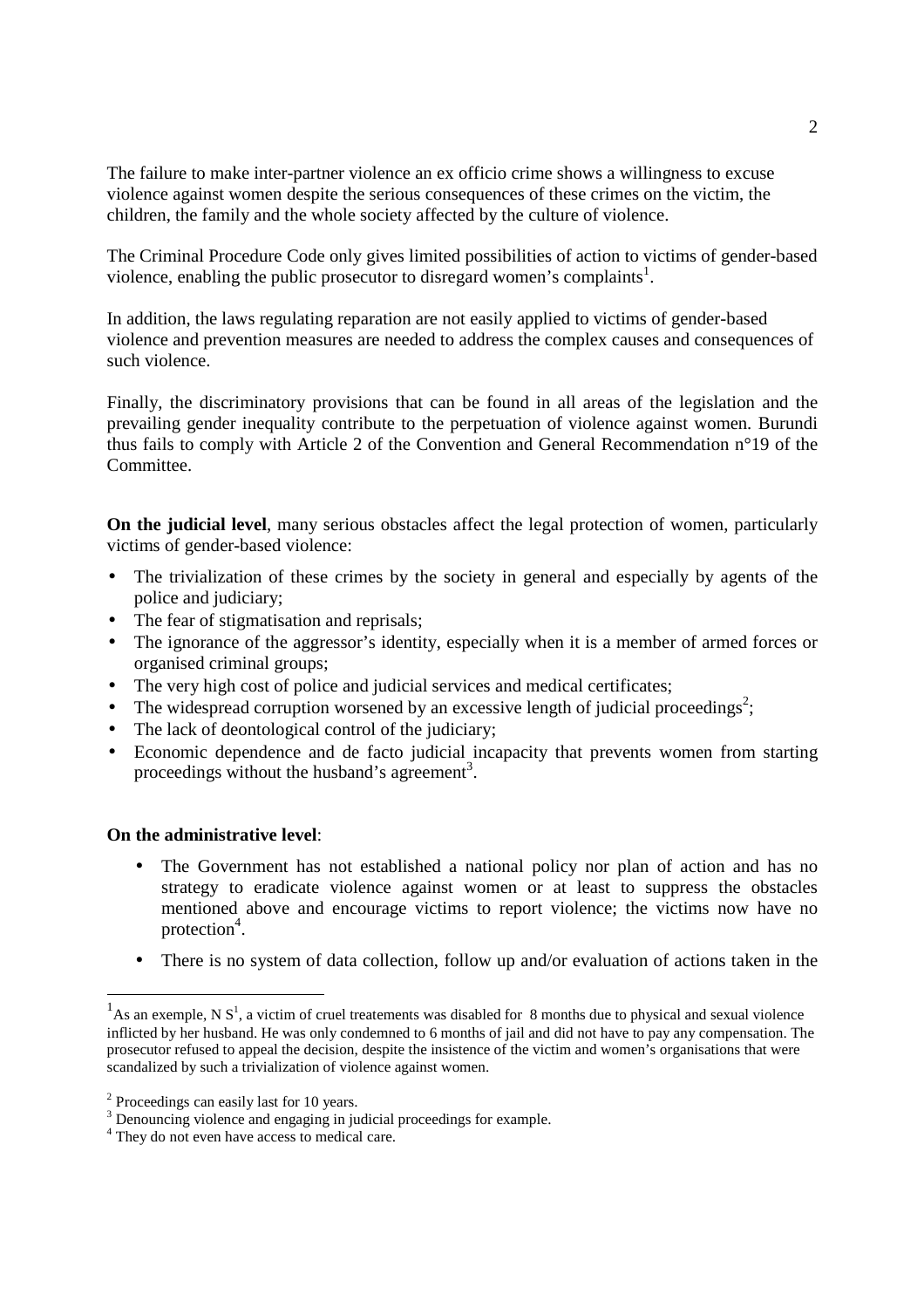fight against this violence nor any coordination of action in favour of victims. Community mobilisation and awareness raising is insufficient.

- There seems to be no hierarchical control towards over the police<sup>5</sup>.
- The schooling level of girls is very low<sup>6</sup>.
- The elimination of discrimination is far from being a concern for the State<sup>7</sup>.

In this context of widespread discrimination aggravated by the armed conflict, violence against women has reached an appalling level. It is difficult to evaluate the scope of the phenomenon, as there is no case registration department, but the numbers available are alarming. As an illustration :

*From 2004 to November 2007, the Seruka centre of MSF Belgium registered 5,466 cases of sexual violence<sup>8</sup> , an average of 1,366 victims per year and 27 victims a week.* 

*In 2005, Iteka League and MSF Belgium reported 1,791 cases of sexual violence, an average of 34 victims a week.* 

*In 2006, they reported 1,930 cases of sexual violence, an average of 37 victims a week, which marks a significant increase compared to the previous years.* 

 *The same year, a study by the gender unit of UNOB indicated that 60% of reported rapes concerned children and 24 % of the rape victims were less than eleven years old.* 

These statistics only reflect the reported cases. Many victims do not speak up for several reasons especially the fear of reprisals. Other forms of violence than those of a sexual nature are particularly underreported, as the victims of such violence will not benefit from free medical care and may never tell their story to anyone.

The increase of violence against women was often considered to be a consequence of the **armed conflict** where women suffered terribly. In particular they have suffered from:

- Rape preceded or followed by brutality or cruel treatment;
- Massacres and looting;
- Forced enlistment and other consecutive suffering;
- Forced displacement and its consequences, as well as difficulties to recover their rights after the conflict (in particular property rights).

 5 Too much misconduct goes unpunished.

<sup>&</sup>lt;sup>6</sup> About secondary technical and education, the gap is bigger because of girls' dropping out due to prejudices and gender stereotypes. Girls schooling rate increased from 38.89% in 1995 to 40.95% in 2004. At university level, only 27% of students are girls.

<sup>&</sup>lt;sup>7</sup> Including inter alia the unequal distribution of work within the family and society, the dowry of girls, the representation of the family rooted in the Code on persons and the family, the administration of family goods, son preference, the orientation in education.

<sup>&</sup>lt;sup>8</sup> In most cases these amount to rape.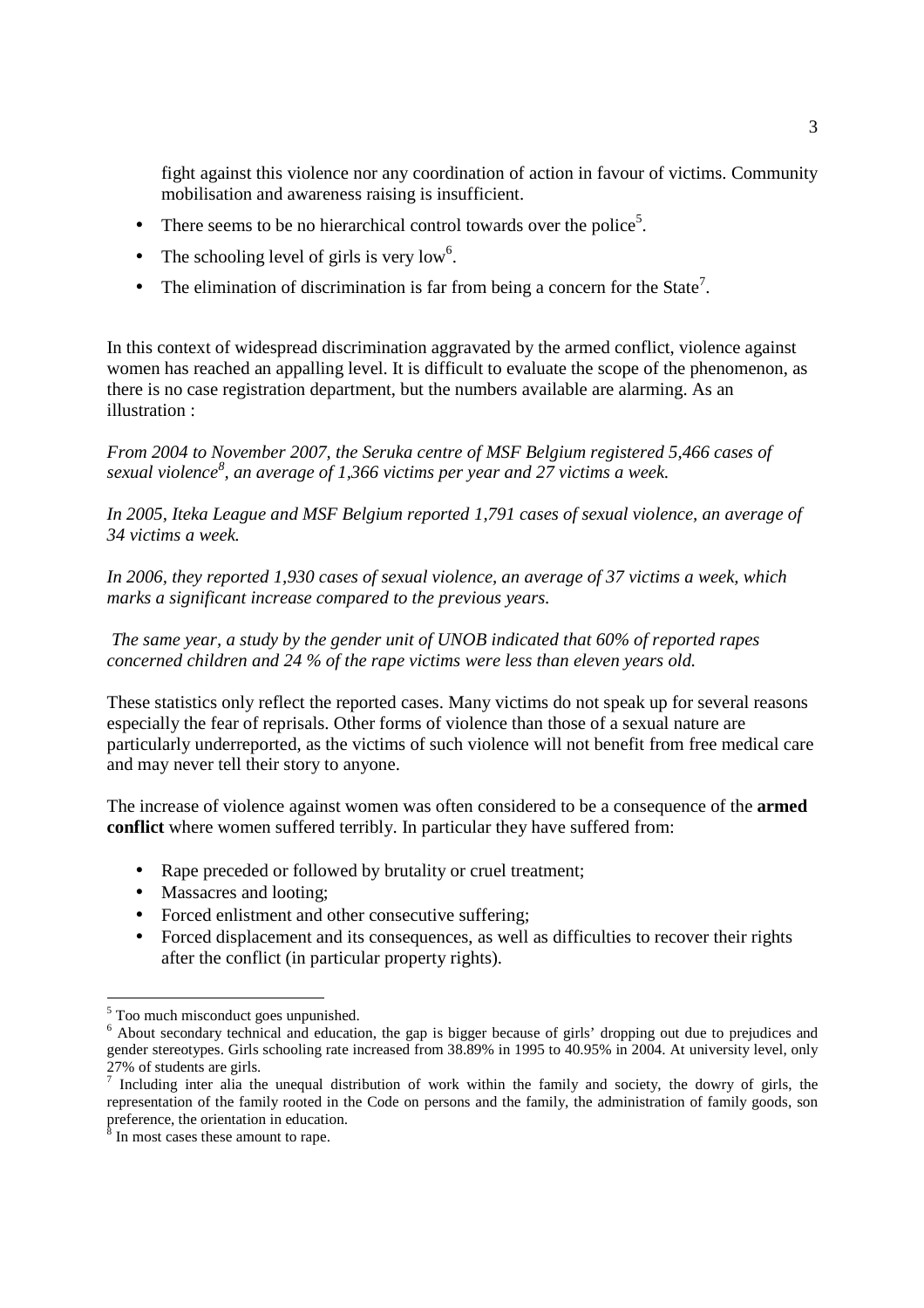However, the 2006 numbers show the persistence of **violence within the family and the community**. Within the family, gender-based violence takes the form of:

- Sexual violence, mainly incest, marital rape and sexual harassement;
- Physical and verbal domestic violence;
- Economic violence.

Within the community, sexual violence and especially rape is also widespread. For exemple :

- Rape by closed friends and neighbours, especially of young girls or women living alone;
- Sexual harassment in the workplace and especially in the context of unregulated domestic work;
- Physical violence;
- Trafficking and forced prostitution.

Finally numerous cases of **State violence against women** have been reported, for example:

- Violence committed by agents who abuse of their position and authority;
- Sexual violence or other violations linked to the non separation of male and female detainees and to the failure to provide adequate facilities and care as required by pregnant or breastfeeding women detainees;
- Arbitrary arrests and detentions following marital disputes or based on illegal grounds (the fact of being out late or dressing in a certain way).

To face all these forms of violence, denounce aggressors and start judicial proceedings, victims have no support from the State. Thousands of women live in fear and frustration. The State has not fully implemented the Convention, especially Articles 2, 4, 10, 12, 14 and 15, and has not followed recommendation n° 19 of the CEDAW Committee.

## **Recommendations to the Government of Burundi**

## *Legislation*

- 1. The Government must review the legislation and amend every discriminatory provision, especially Article 122 of the Code on Persons and the Family, and take steps to advance the promulgation of a law on successions, matrimonial regimes and liberalities.
- 2. It should ratify the optional protocol to the Convention on the Elimination of All Forms of Discrimination against Women as well as the optional protocol on women's rights of the African Charter of Human and People's Rights.
- 3. It must ensure the rapid adoption of the revised Criminal Code and Criminal Procedure Code and make sure it takes into account proposals from civil society, especially by providing for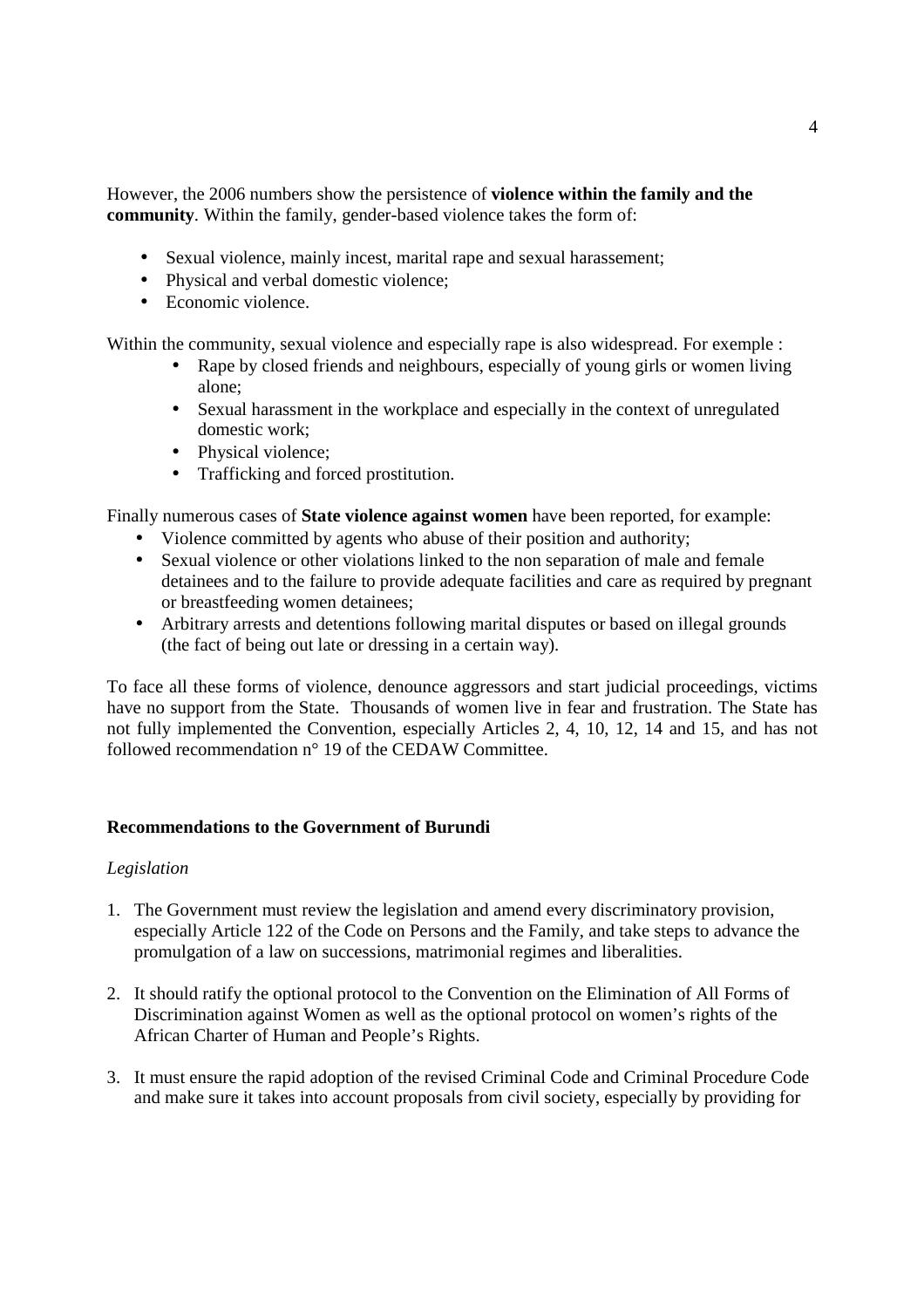the ex officio prosecution of inter-partner violence. Also the criminalisation of prostitution ("soliciting") should be eliminated (Article 539 of the draft Criminal Code).

- 4. It must pass a law on gender-based violence with a large and exhaustive definition. In particular, sexual violence committed by state agents should be qualified as an act of torture and marital rape as a crime.
- 5. A national policy on the fight against gender-based violence, with a plan of action and a precise calendar, should be elaborated.
- 6. It must reform the Labour Code and include in the new legislation regulations on domestic work.
- 7. It must implement the gender national policy and put in place a national council on gender.

#### *Public denunciation and acknowledgement*

- 8. The Government must condemn publicly and without ambiguity all forms of violence against women and girls, including violence within the family, and all forms of violence committed during the conflict.
- 9. It must make a public commitment to assume its obligation to exercise due diligence to fight against gender-based violence.

#### *Monitoring*

10. It must put in place a system of data collection to register systematically every alleged case of gender-based violence, the prosecution and the definitive condemnations pronounced and widely publish this data.

#### *Gender-based discrimination*

11. It must set up strategies to eliminate stereotypes and discriminatory practices, especially dowry.

#### *Investigation and prosecution*

- 12. The State must give clear directives to the police, the army and other branches of the security forces and provide sanctions for those in charge of law enforcement who hinder or delay the investigation or proceedings against the perpetrators of violence against women.
- 13. State agents suspected of having committed acts of sexual violence or other violations should be suspended of their functions while awaiting the end of the investigation when there is serious evidence of a violation.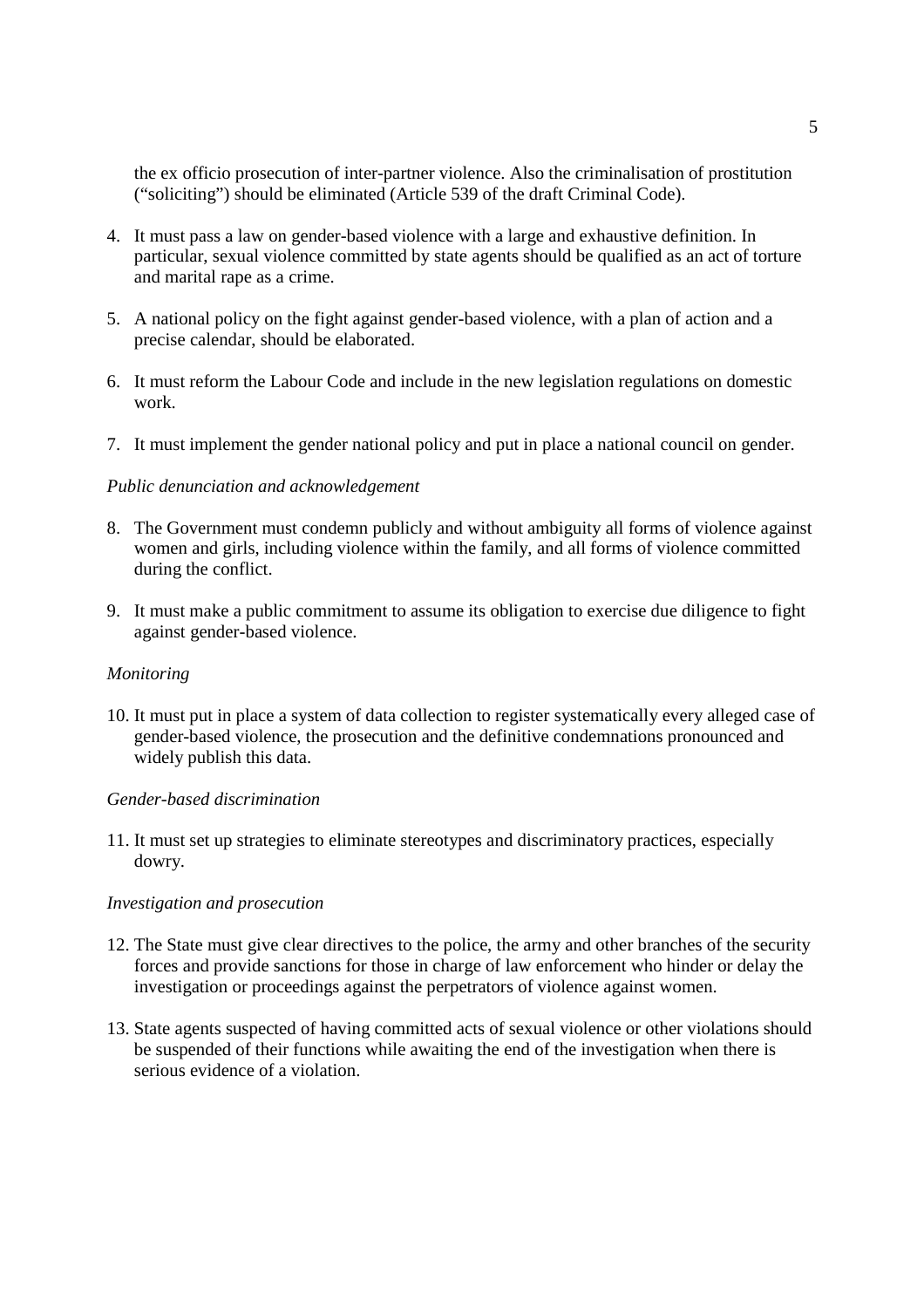- 14. It must provide the necessary material and human support to the police, especially means of transportation and implement a long-term reform plan to enable the police to react more rapidly and more efficiently to such cases.
- 15. It must set up an independent mechanism of control to ensure that independent and impartial investigations can deal promptly with allegations about policemen who failed to duly investigate cases of rape or other types of gender-based violence.
- 16. It must improve the recruitment and training of law enforcement and judicial personnel and increase the number of women within the police and the judiciary.
- 17. Specialised units in charge of investigation on violence against women especially sexual and domestic violence must be created in each of the 17 provinces of the country.
- 18. It must initiate investigations and prosecute all cases of sexual violence or other types of violence against women committed during the armed conflict; and establish a specialised chamber within the mechanism of transitional justice as suggested in Resolution 1606 adopted in June 2005 by the Security Council of the United Nations.
- 19. As regards the Truth and Reconciliation Commission, the Government must ensure effective participation by women, in compliance with the Convention and Resolution 1325 of the Security Council.

### *Training*

- 20. It must provide systematically specialised training to the police, the judiciary and other state institutions, on how to investigate cases of rape, sexual violence and other forms of genderbased violence including domestic violence, and on how to deal with victims of such acts; including concrete ways of improving their behaviour.
- 21. It must encourage education of girls and provide secondary education to all children living with disabilities, with particular attention to young girls.

#### *Support to victims*

- 22. It must ensure that during judicial proceedings women victims of rape or other forms of violence willing to testify in private can be heard in separate rooms.
- 23. It must put in place a programme of support to victims and witnesses to guarantee security of victims and their family and protect them against intimidation and reprisals.
- 24. It must create an official compensation fund to give adequate reparation to victims of rape and other forms of gender-based violence.
- 25. It must make available for victims of rape and other gender based violence services of legal assistance in the whole country, including rural areas.